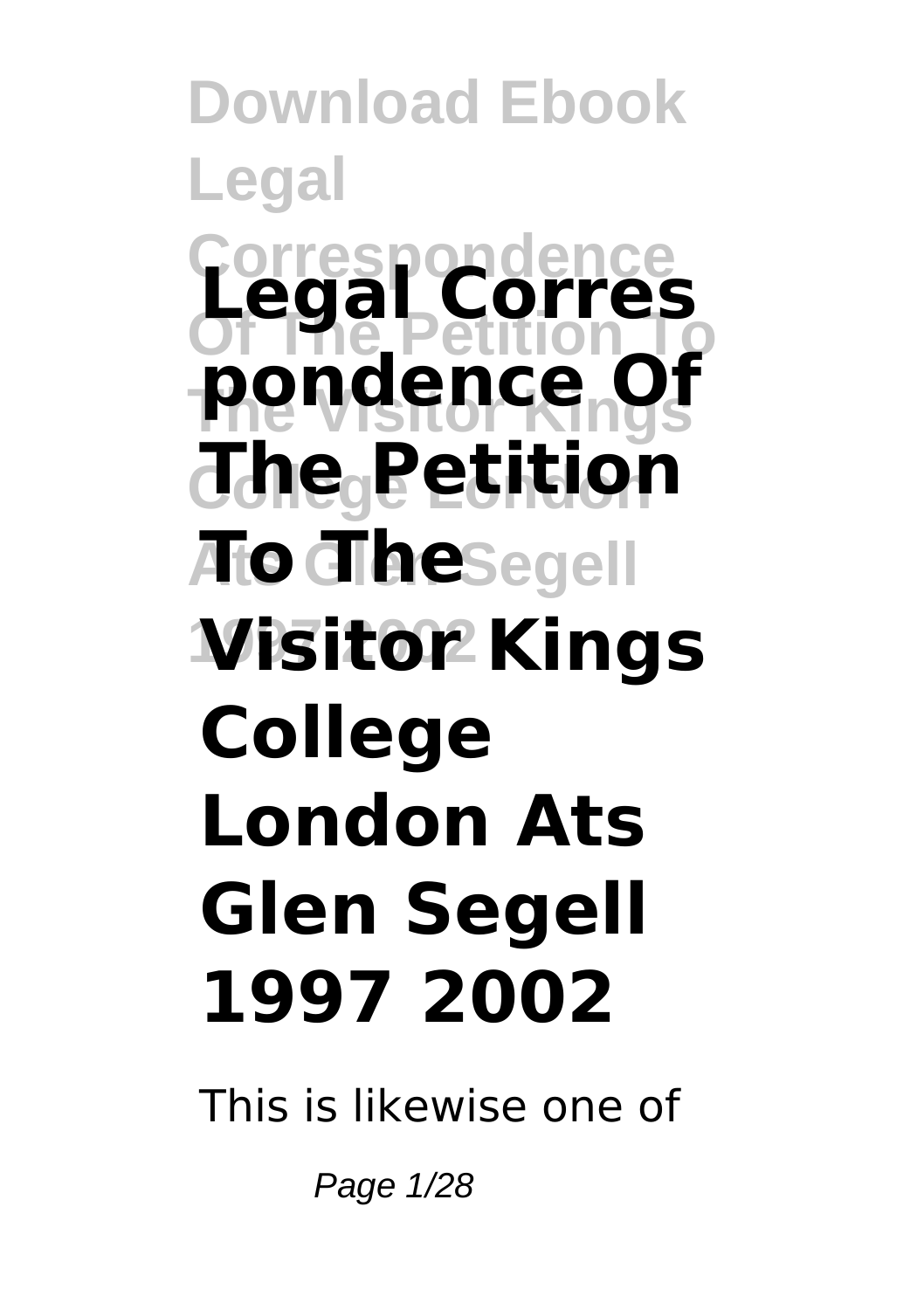**Download Ebook Legal** the factors by dence **obtaining the softn** To **The Visitor Kings** documents of this **College London correspondence of Ats Glen Segell the petition to the 1997 2002 london ats glen legal visitor kings college segell 1997 2002** by online. You might not require more period to spend to go to the book start as capably as search for them. In some cases, you likewise realize not discoyer the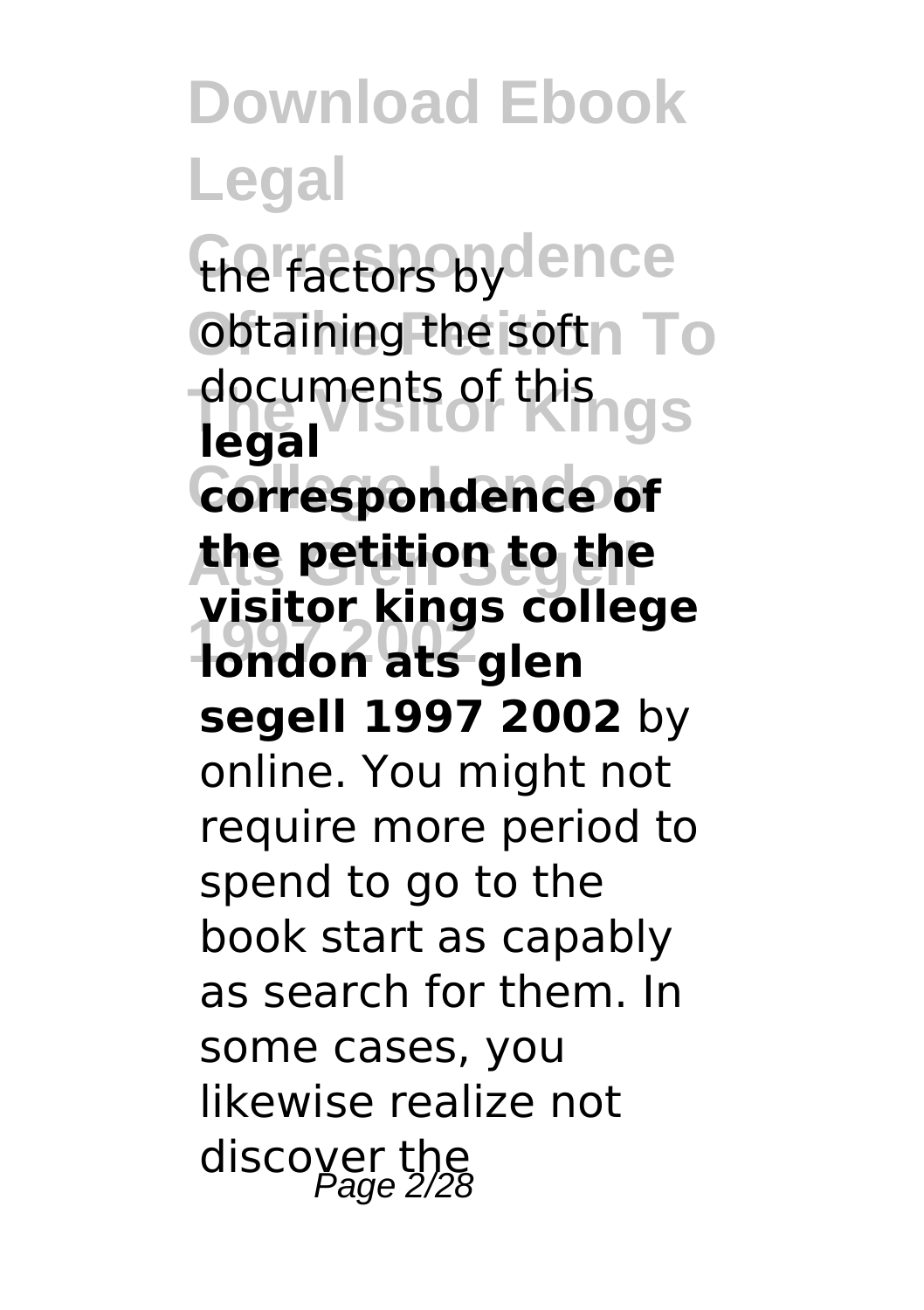publication legal nce correspondence of the **The Visitor Kings** kings college london **College London** ats glen segell 1997 **Ats Glen Segell** 2002 that you are **1997 2002** totally squander the petition to the visitor looking for. It will time.

However below, afterward you visit this web page, it will be suitably no question simple to acquire as competently as download lead legal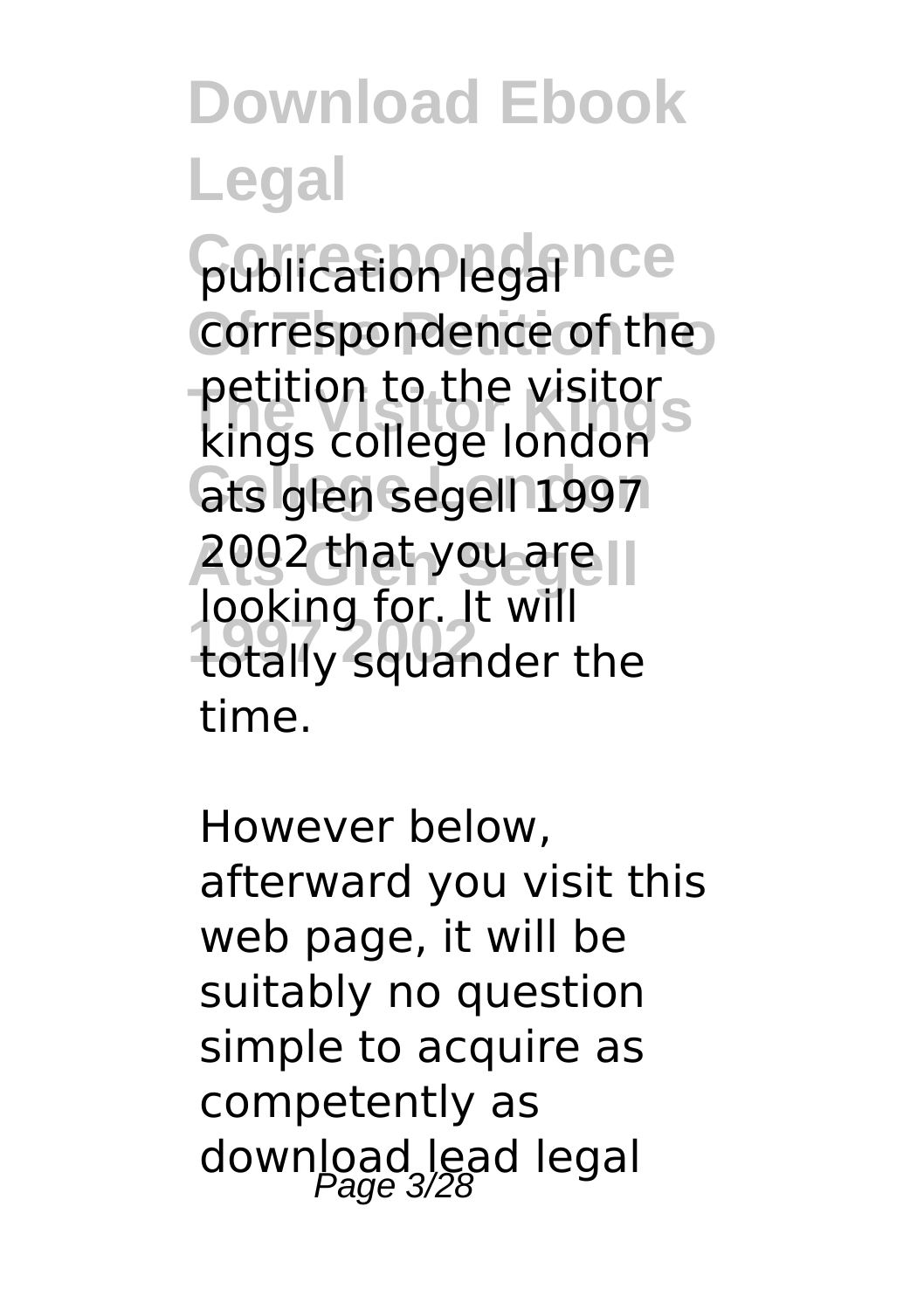**Correspondence** correspondence of the petition to the visitor o kings college london<br>Pats glen segell 1997 S **2002ege London** ats glen segell 1997

### **Ats Glen Segell**

**1997 2002** grow old as we It will not take on many accustom before. You can do it while performance something else at home and even in your workplace. correspondingly easy!

So, are you question? Just exercise just what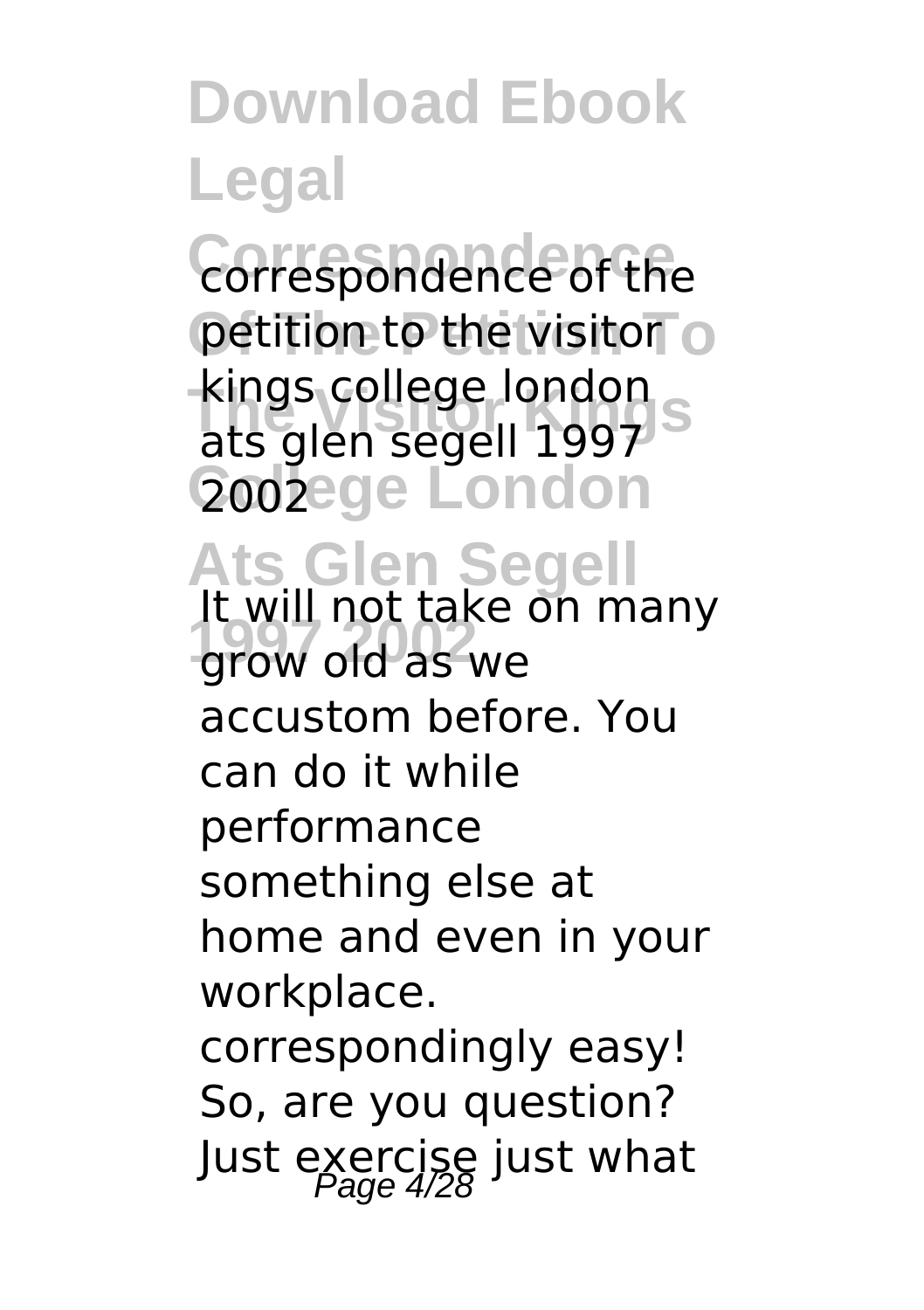**We have the funds for** under as skillfully as To **The Visitor Kings correspondence of College London the petition to the Ats Glen Segell visitor kings college 1997 2002 segell 1997 2002** evaluation **legal london ats glen** what you afterward to read!

Get in touch with us! From our offices and partner business' located across the globe we can offer full local services as well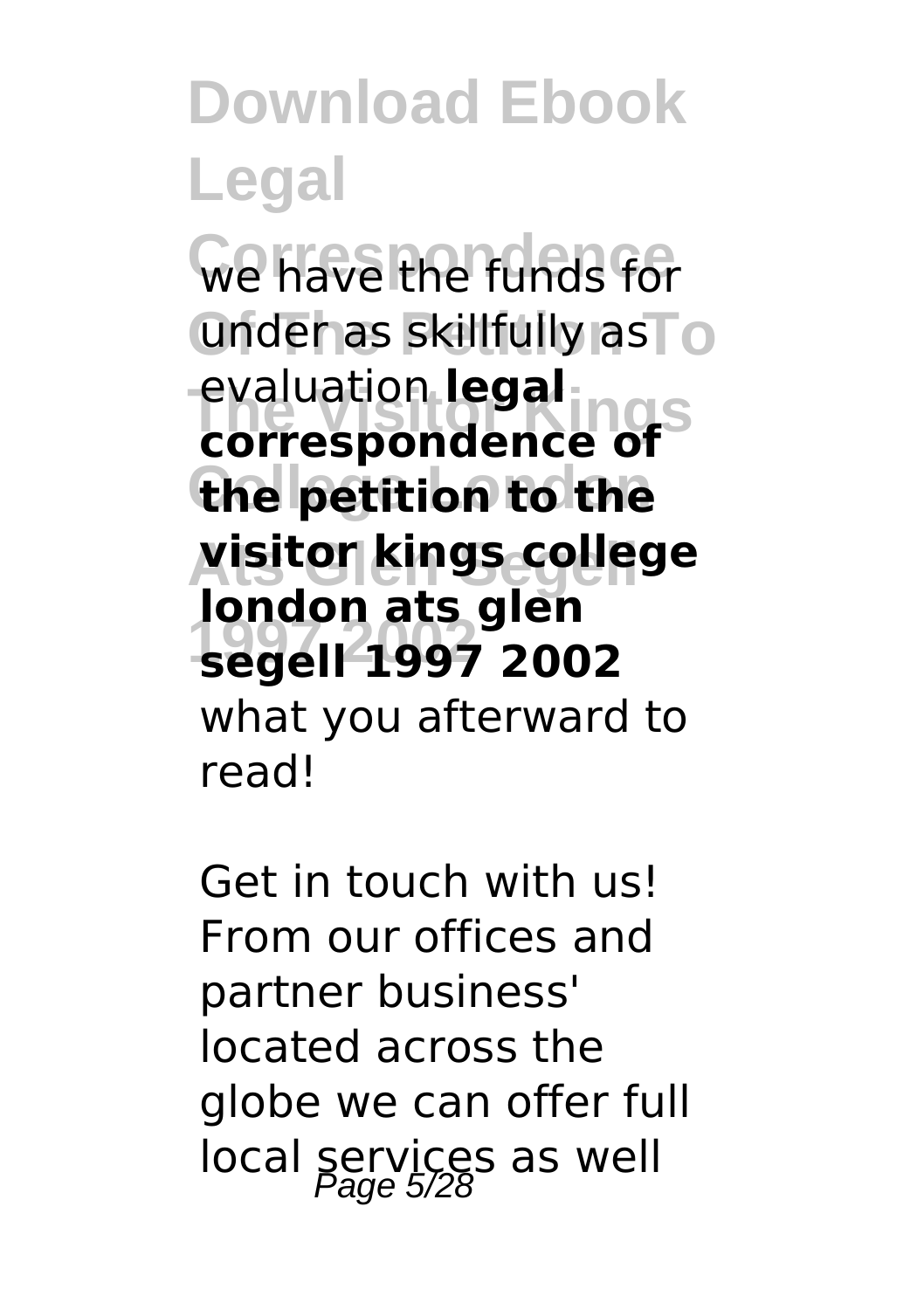Gottespeendence **Of The Petition To** international shipping, book online download<br>free of cost **College London** free of cost

#### **Ats Glen Segell Legal 1997 2002 The Petition Correspondence Of**

petition definition: 1. a document signed by a large number of people demanding or asking for some action from the **Learn more** 

#### **PETITION | meaning** in the Cambridge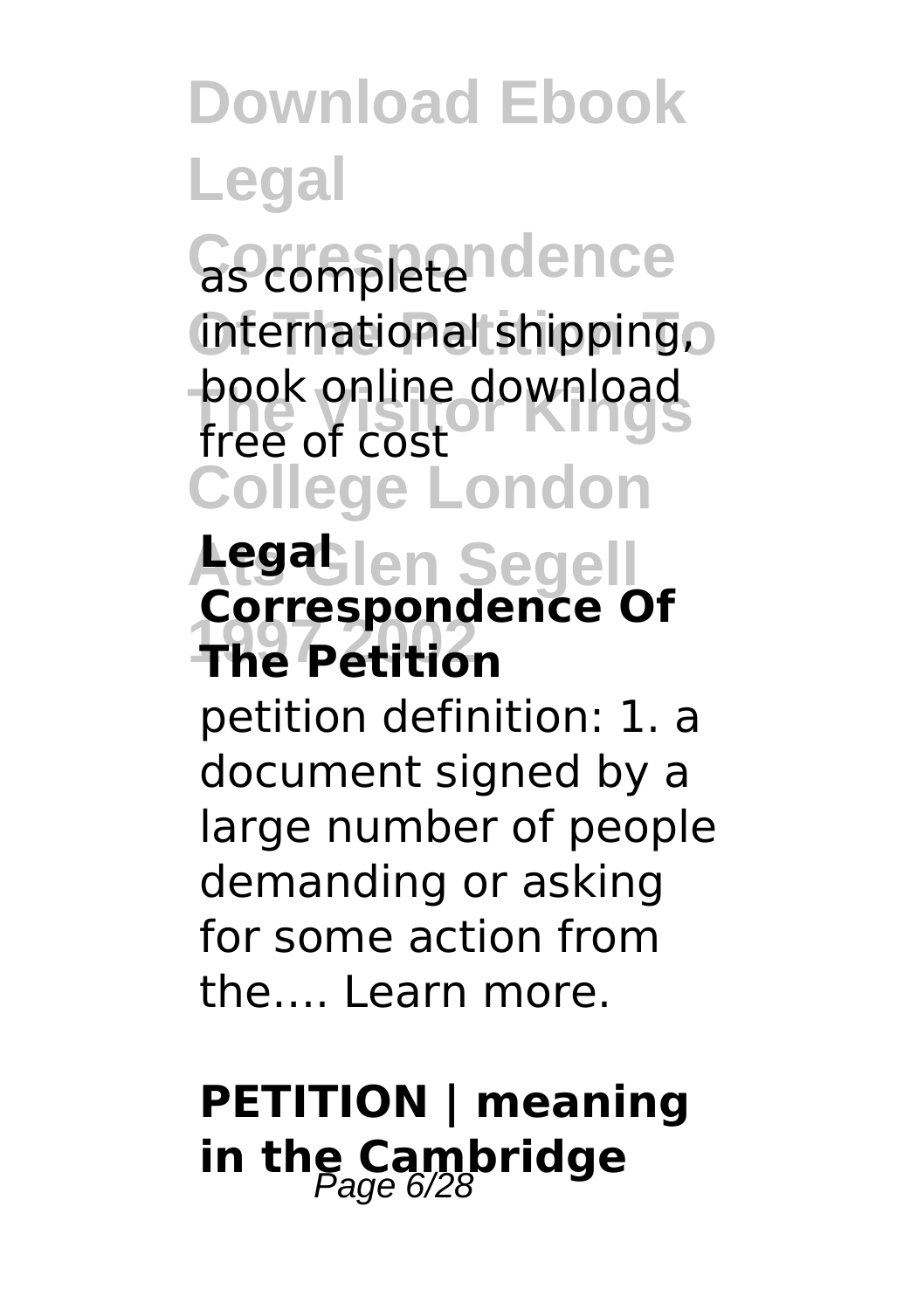**Download Ebook Legal Correspondence English Dictionary** payment should file the **The Visitor Kings** notice of the intent to **Petition, within 60 h Ats Glen Segell** days. of the date of the **1997 2002** determination or petition, or a written favorable decision notice. Where to File the Petition. Once the representative has provided the claimant with copies of the SSA-1560-U4 petition and each attachment  $(20CFR$ Page 7/28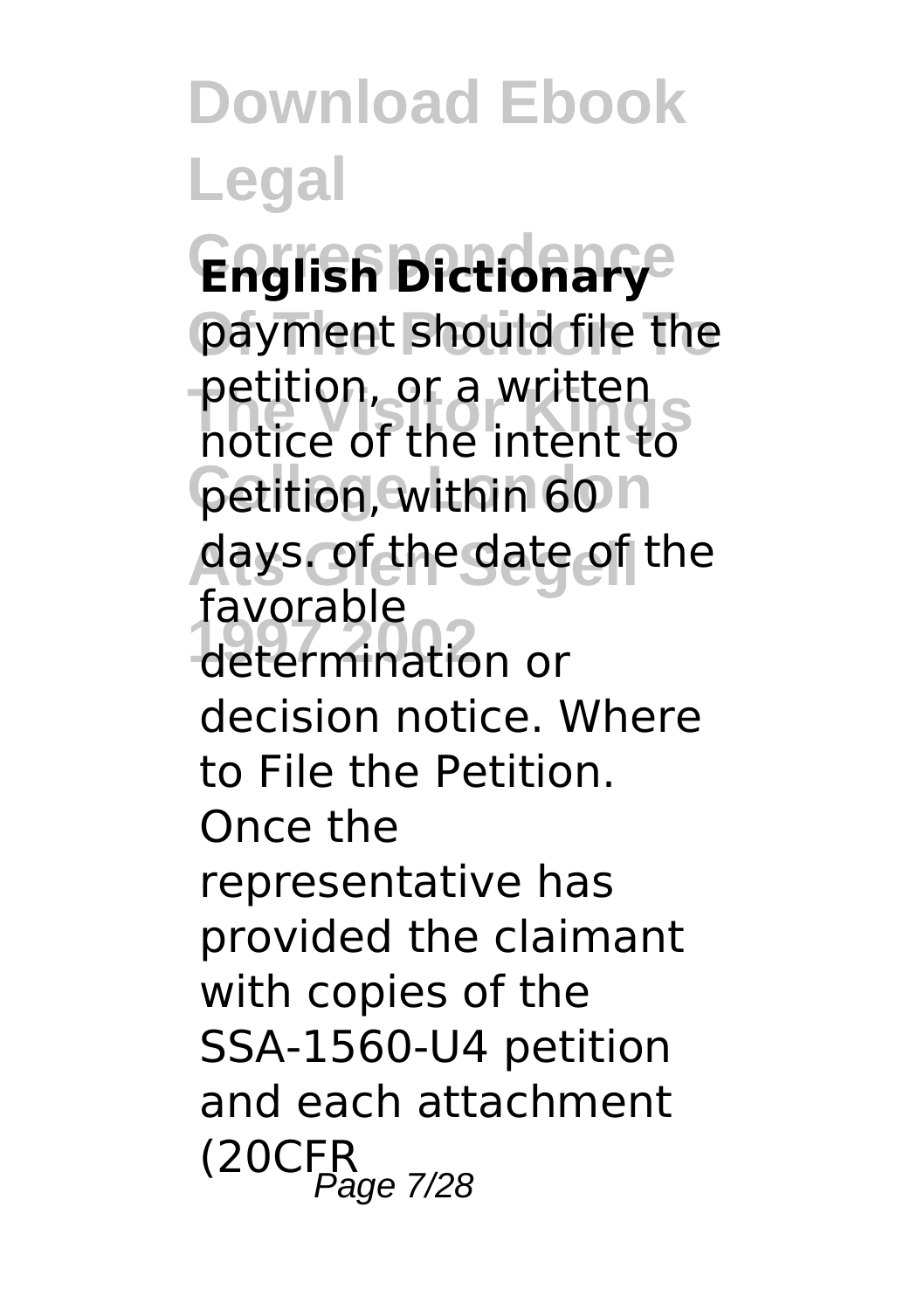**Download Ebook Legal Correspondence Form SSA-1560**n To **The Visitor Kings** A correspondence law School is a school that **Affers legal education** either by<sup>02</sup> **(10-2017)** by distance education, correspondence or online by use of the internet, or a combination thereof. China. Distance legal education in China is available through Beijing Foreign ...

Page 8/28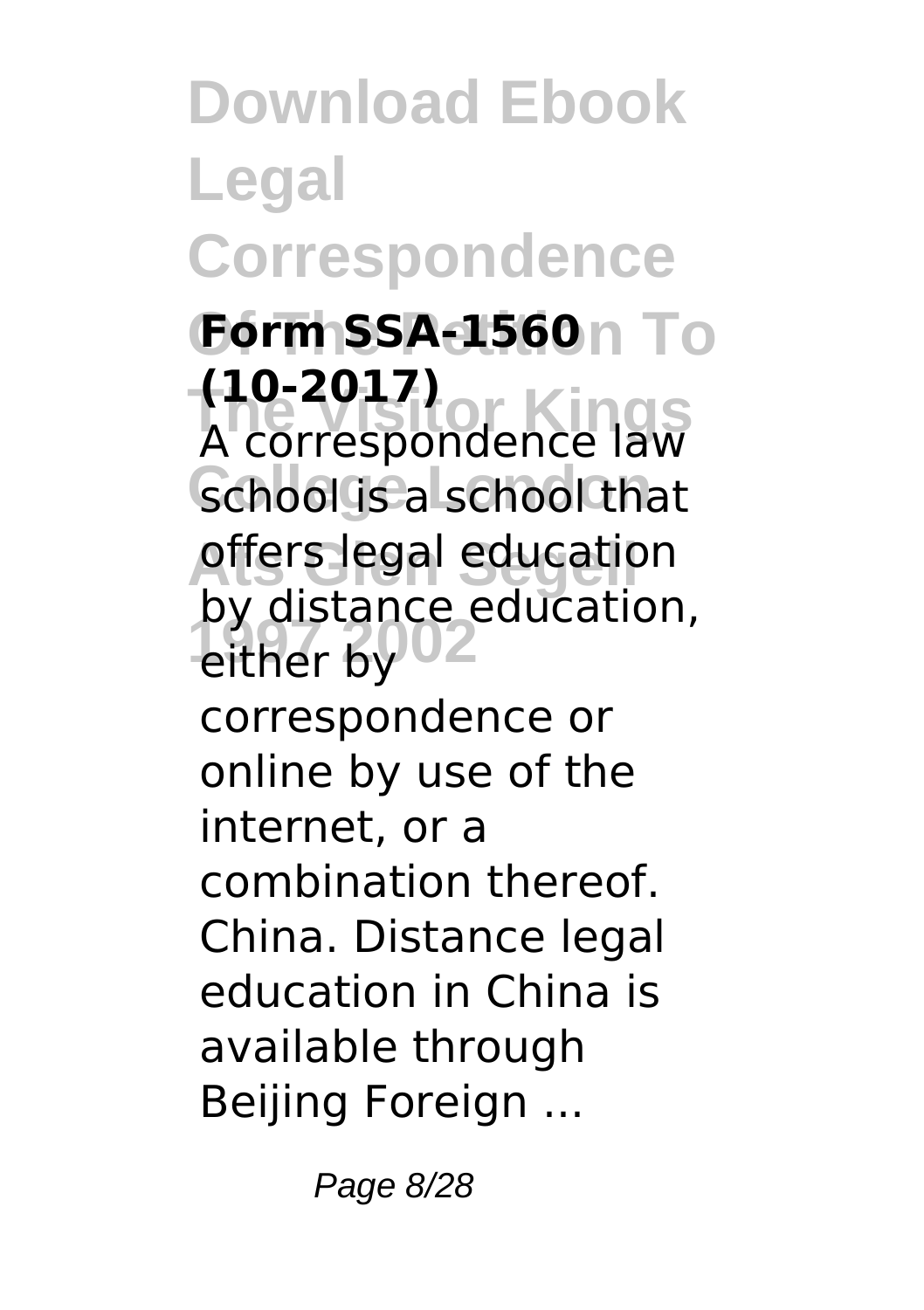**Download Ebook Legal Correspondence Correspondence law Of The Petition To school - Wikipedia The Visitor Kings** (order) issued by a Court ordering don **Ats Glen Segell** someone to do **1997 2002** prohibiting some act injunction. n. a writ something or after a court hearing. The procedure is for someone who has been or is in danger of being harmed, or needs some help (relief) or his/her attorney, to a) petition for the injunction to protect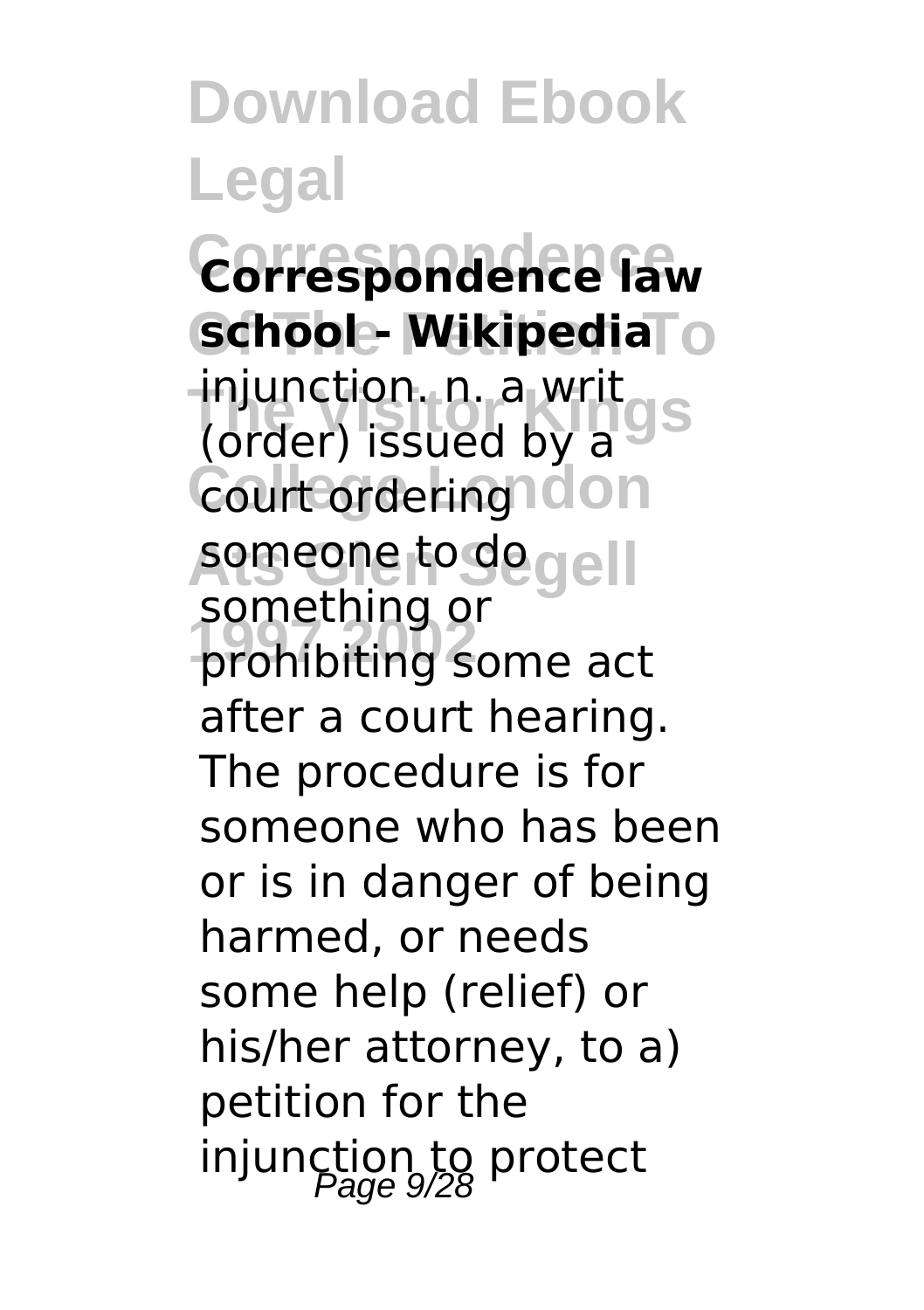**Correspondence** his/her rights; to b) get an "order to shown To **The Visitor Kings** telling the other party **College London** to show ... cause" from the judge

#### **Ats Glen Segell 1997 2002 definition of Injunction legal injunction**

Legal assistance and resources; Inventor and entrepreneur resources; International cooperation; ... You may submit a petition to revive an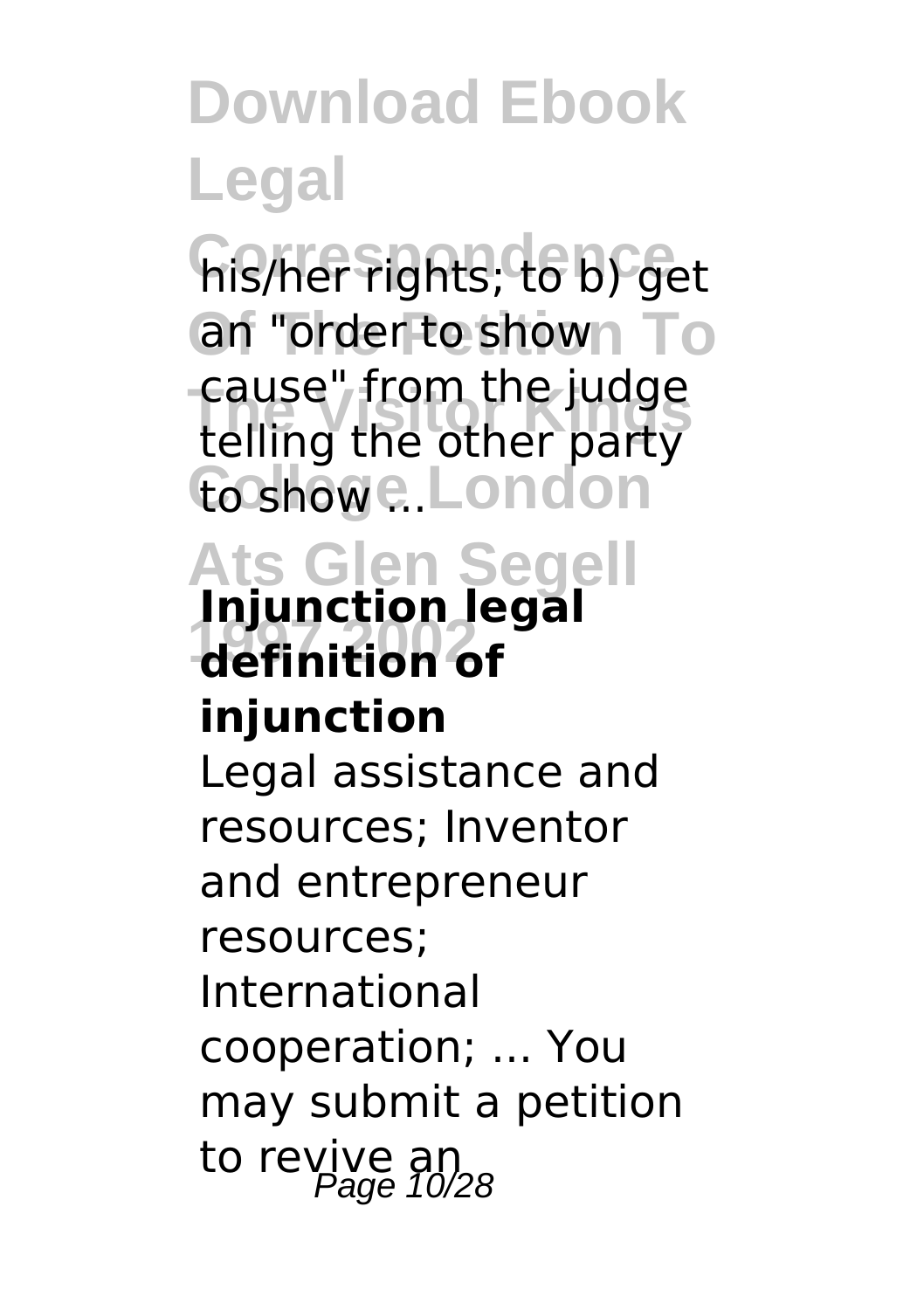**Correspondence** abandoned application and request that the To application be returned<br>to active or pending *<u>Cratus if the delay</u>* in responding to the II **1997 2002** delay in filing a to active or pending office action, or the Statement of Use or extension request ...

#### **Petition to Revive information sheet | USPTO**

A Petition for Probate has been filed by (name of petitioner): in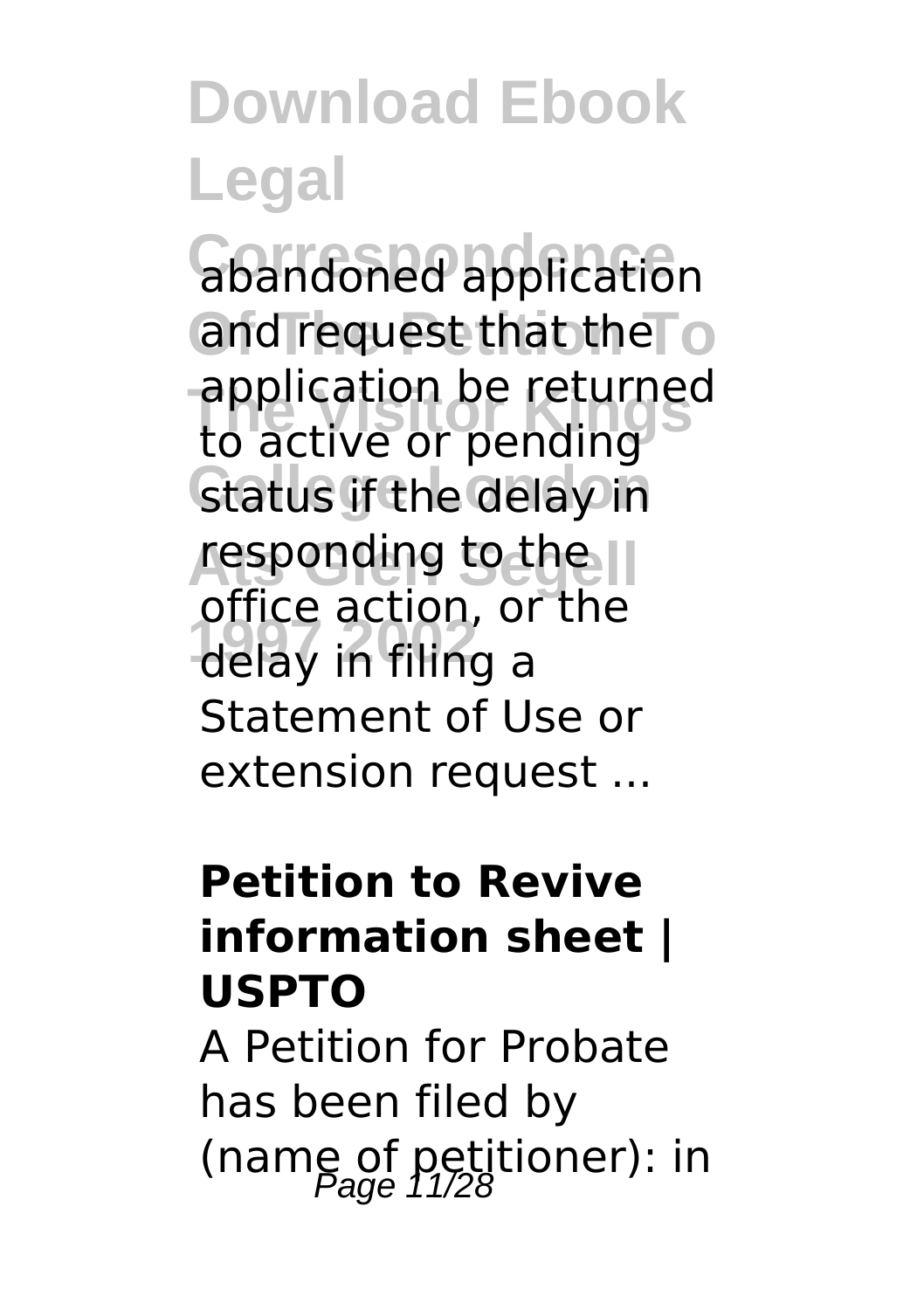the Superior Court of California, County of<sub>TO</sub> **The Visitor Kings** for Probate requests that (name): The on **petition requests the 1997 2002** codicils, if any, be (specify): The Petition decedent's will and admitted to probate. The will and any codicils are available for examination in the file kept by the court. 4.

#### **DE-121 NOTICE OF PETITION TO**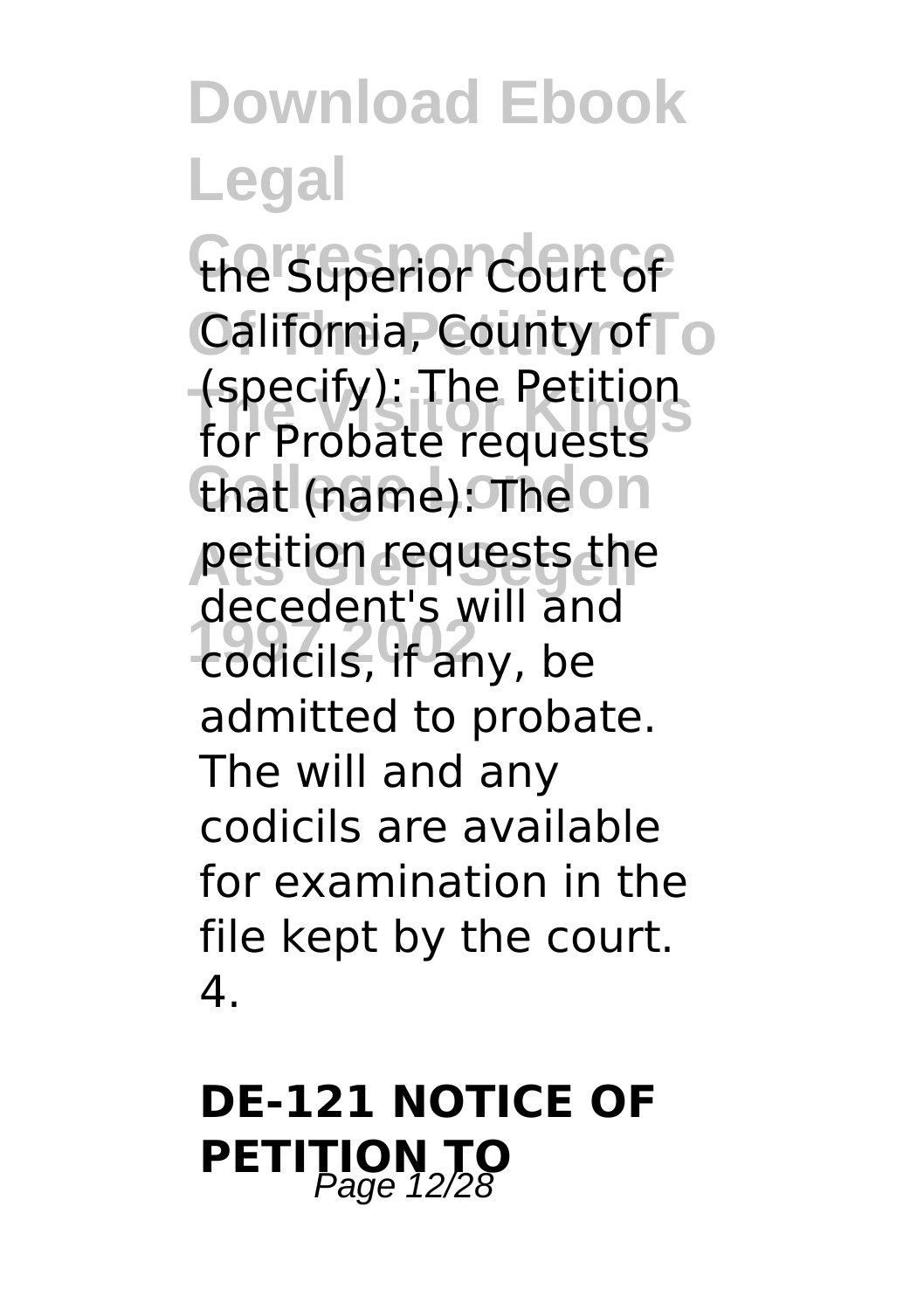**Download Ebook Legal Correspondence ADMINISTER ESTATE Of The Petition To (PROBATE - Green Thing**<br>Please refer to yours **Gssigned docketlon Ats Glen Segell** number in all **1997 2002** the Board. PETITION **Filing** correspondence with FOR RECONSIDERATION: Following the decision by the Board, the decision is final and is not subject to review, except by request for reconsideration by the Board. If you are not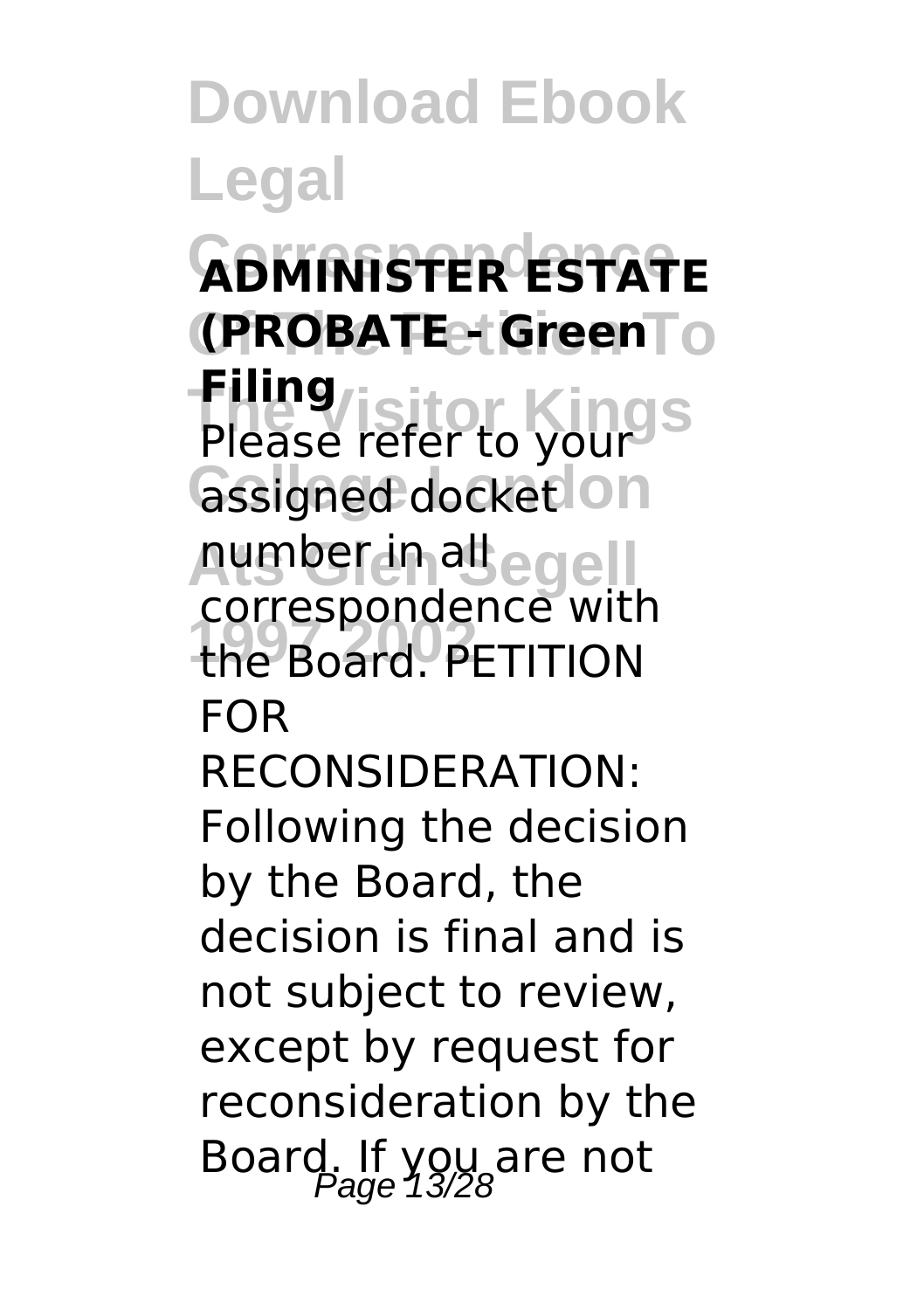**Download Ebook Legal** Satisfied with thence Board's decision, a To **The Visitor Kings** reconsideration may be **College London** ... **Ats Glen Segell 1997 2002 an Appeal | U.S.** petition for **ECAB - Processing Department of Labor** 3. Petition to Director form. Use this form to file a Petition to

Director specifically under Trademark Rule 2.146 or 2.147. The petition must include a statement of the<br>Page 14/28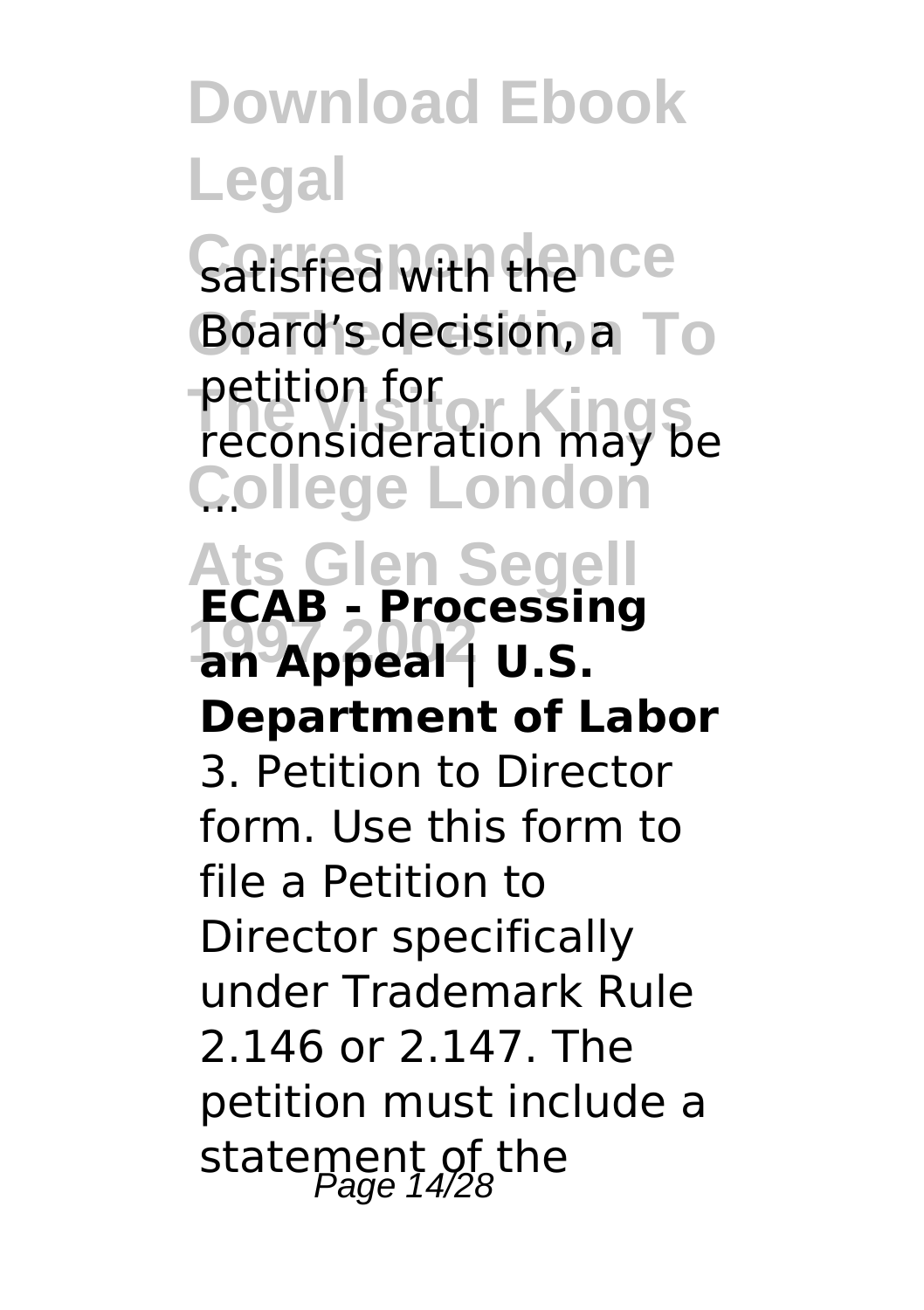*Celevant facts, anyce* relevant evidence, and **The Visitor Kings** facts are to be proved, **College London** you must submit proof **Ats Glen Segell** using an affidavit or **1997 2002** Trademark Rule 2.20. the required fee.When declaration under

#### **Petition forms | USPTO**

Correspondence account. Required Forms: All forms are Judicial Council forms, unless otherwise indicated: • Summons,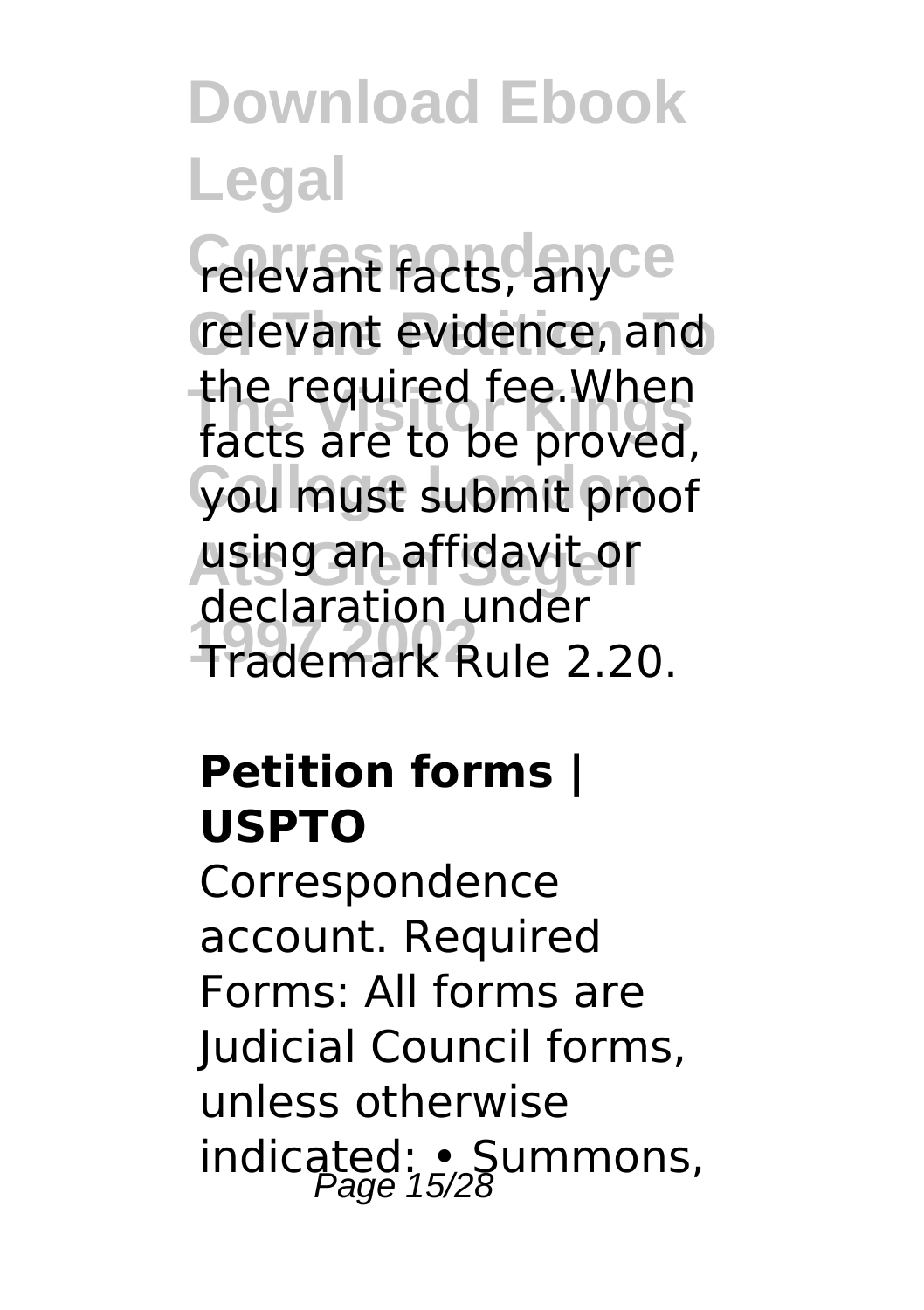**Download Ebook Legal Correspondence** FL-110 •Petition—Marri age/Domestic tion To **Farmership, FL-100**<br>•Family Law Case Participant Enrollment **Form (Party), local 1997 2002** Optional Forms: This Partnership, FL-100 form FL/E-LP-665 form is needed only if there are minor children of the relationship:

#### **Cover Sheet: Petitio n-Marriage/Domestic Partnership** How to Amend Your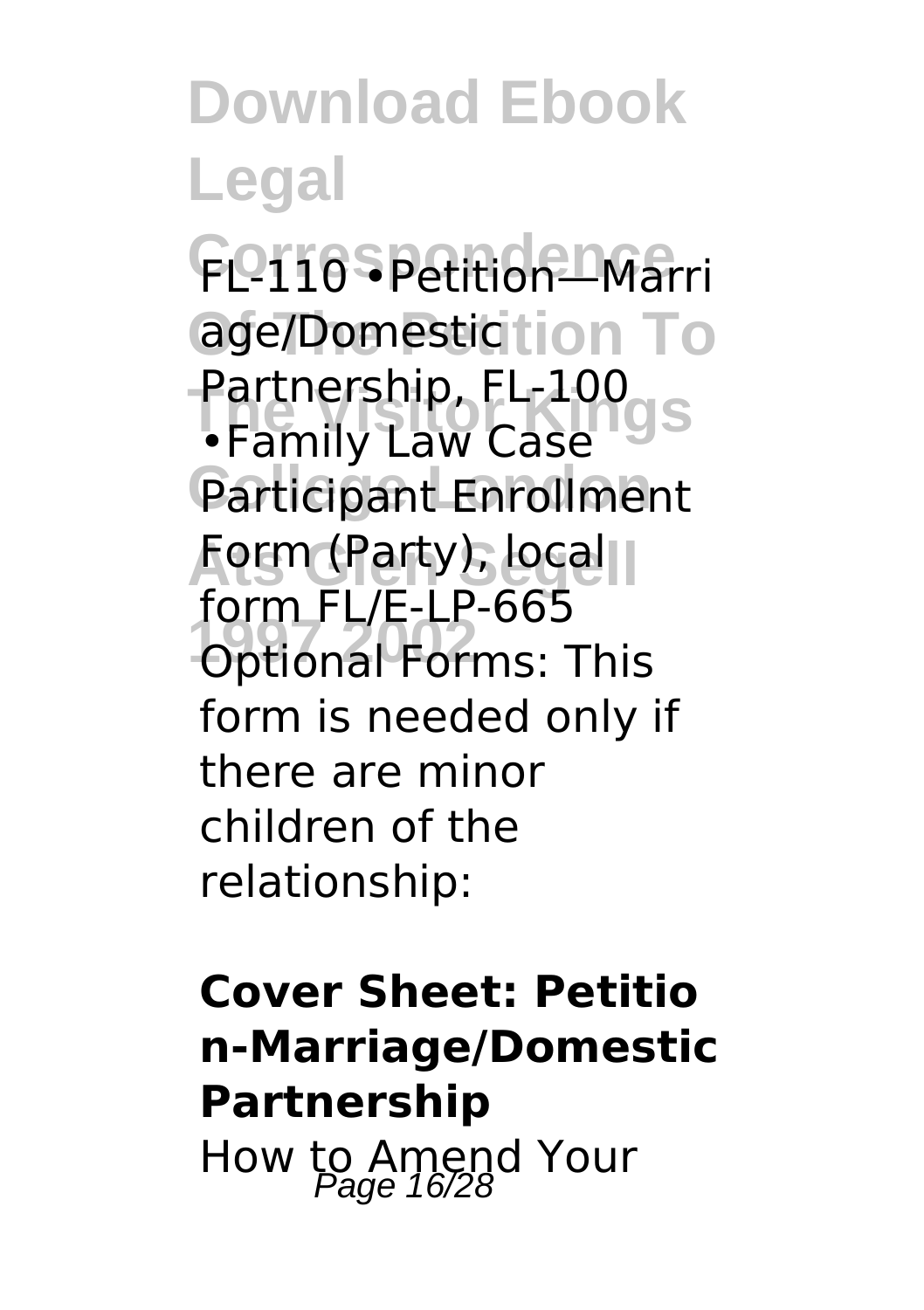Petition or Response. If you would like to n To **The Visitor Kings** Response in your case, **Gou** are allowed to n **Ats Glen Segell** amend one time **1997 2002** from the court. For amend your Petition or without permission example, if you originally asked for a Legal Separation, but now you would like to change your request to a Dissolution, you will need to amend your forms.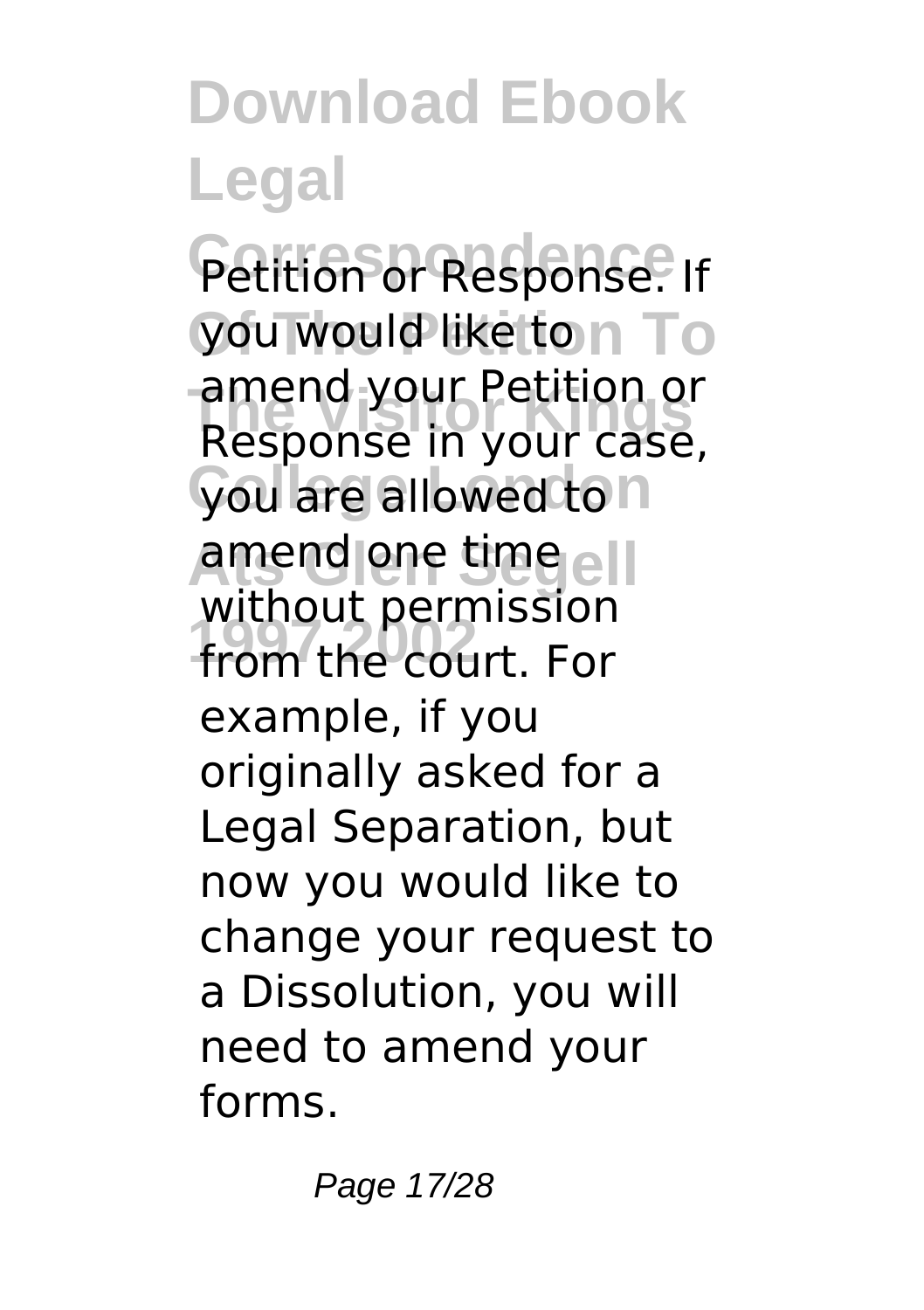**Download Ebook Legal** *<u>Divorcel</u>* **Legal**nce **Separation //**tion To **Annulment:**<br>Sacraments Kings **Superior Courtlon Ats Glen Segell** "Legal **1997 2002** any mail sent to or **Sacramento** Correspondence" is from a legal correspondent. "Legal Correspondent" is any attorney licensed in the United States or a legal aid society, which ... may petition the DRC to be included within the definition of media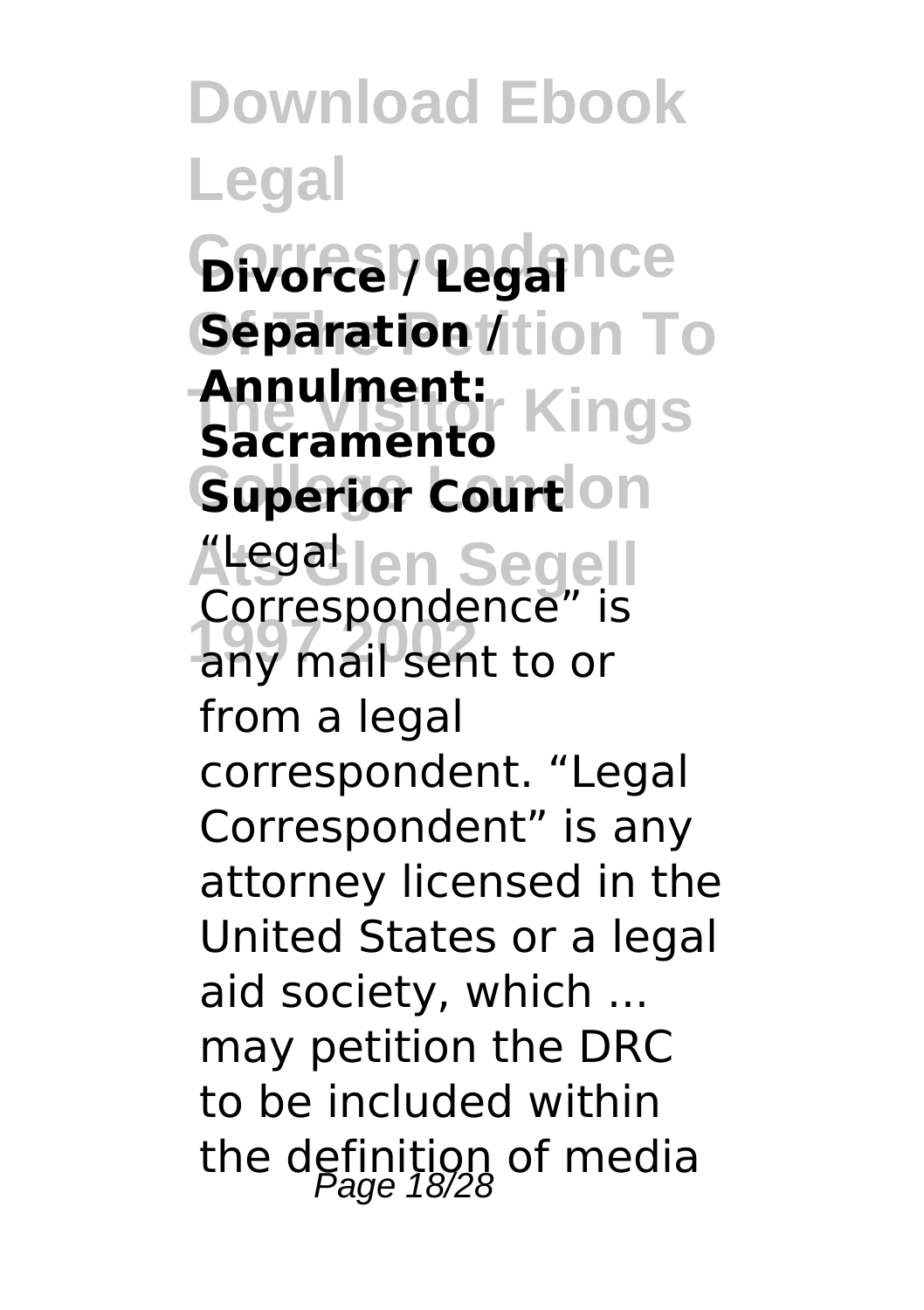**Download Ebook Legal** Correspondent.ence **Of The Petition To** "Reference Book" is a book, such as a ings encyclopediathat ca, n **Ats Glen Segell** ... **1997 2002 TEXAS DEPARTMENT** dictionary or **BP-03.91 (rev. 5) OF June 25, 2021 CRIMINAL JUSTICE BP ...** 121000 – Legal Access ; 121100 – Postsecondary Education Policy ;  $121500 - Special$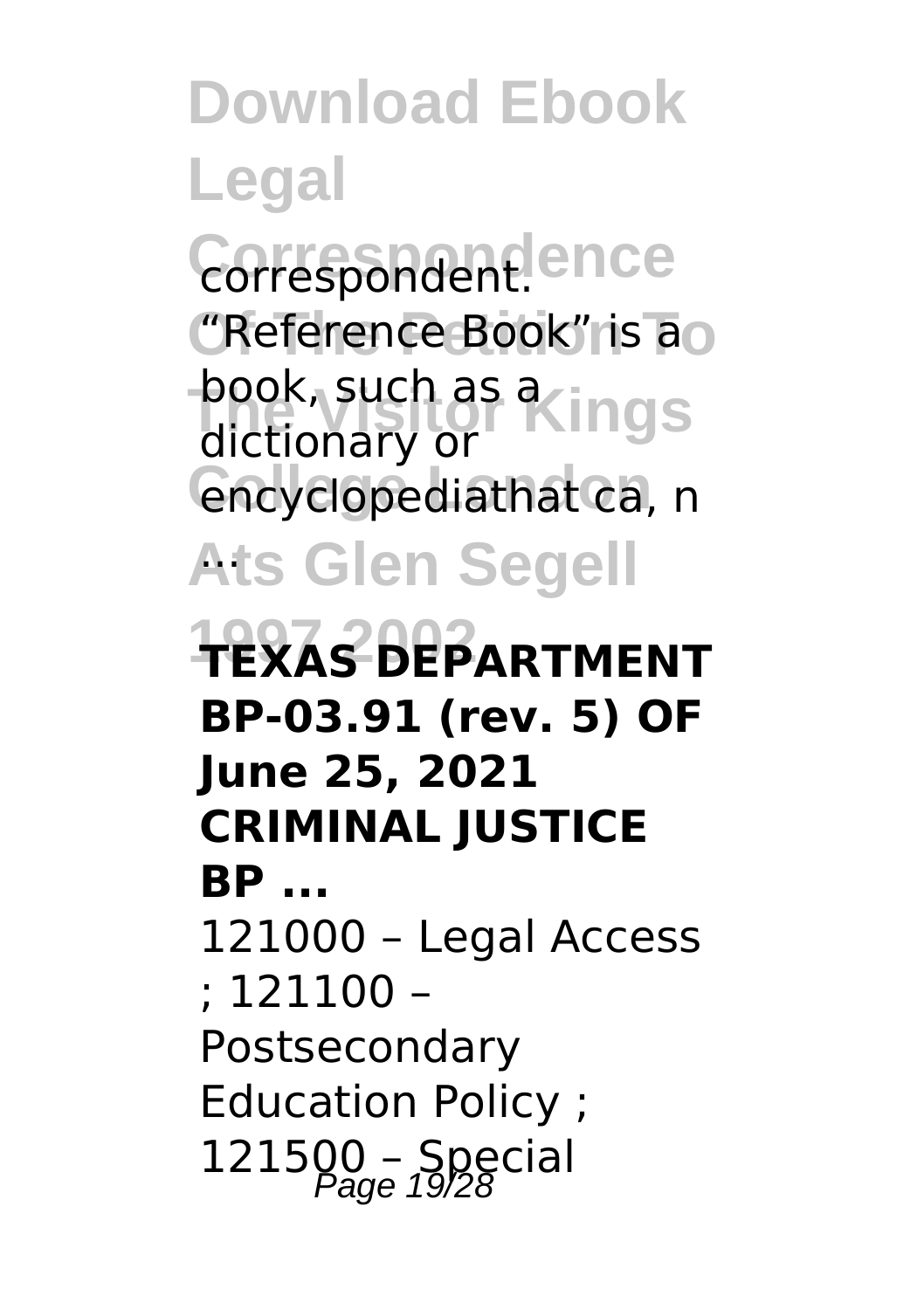**Download Ebook Legal** Education ? 121600<sup>e</sup> Test of General on To **The Visitor Kings** Education Gsi<sub>200</sub>e London Correspondence<sub>e</sub> **1997 2002** Canteen Services; Development ; ... Regulations; 151300 – Safety & Sanitation. Policy Number / Policy Description. 160100 – Fire Safety;

**Policies | NM Corrections Department** Hearing Requested No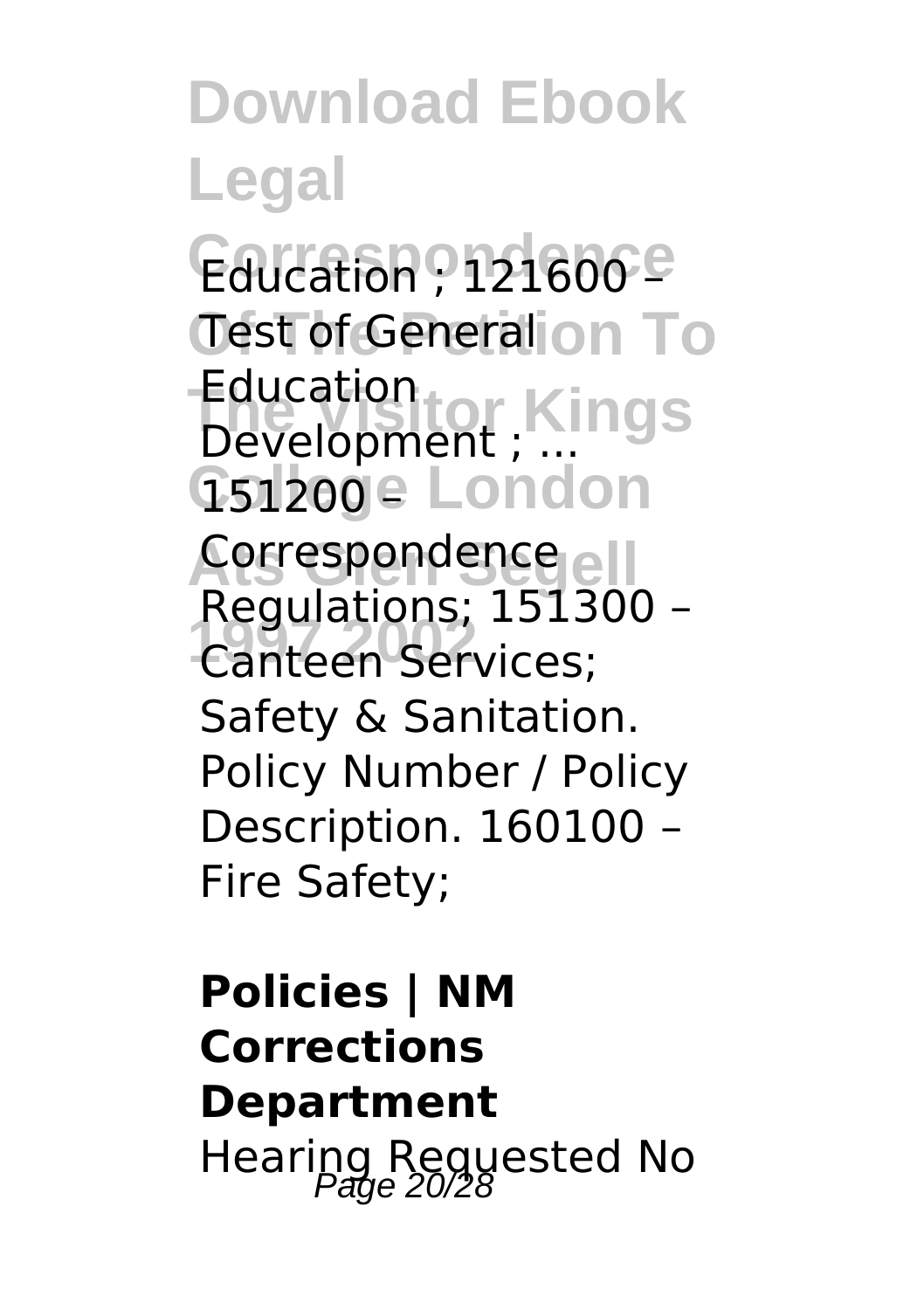**Download Ebook Legal** Hearing Requested.<sup>e</sup> Please decide on basis **The Visitor Kings** record. This case to be held pending action on the same issue(s). **CORRESPONDENCE** of the petition and SECTION V WITH THE BOARD OF APPEALS Send Correspondence to (select one): Send Correspondence via (select one): Send Decision and Order via (select one): Petitioner. U.S. Mail U.S. Mail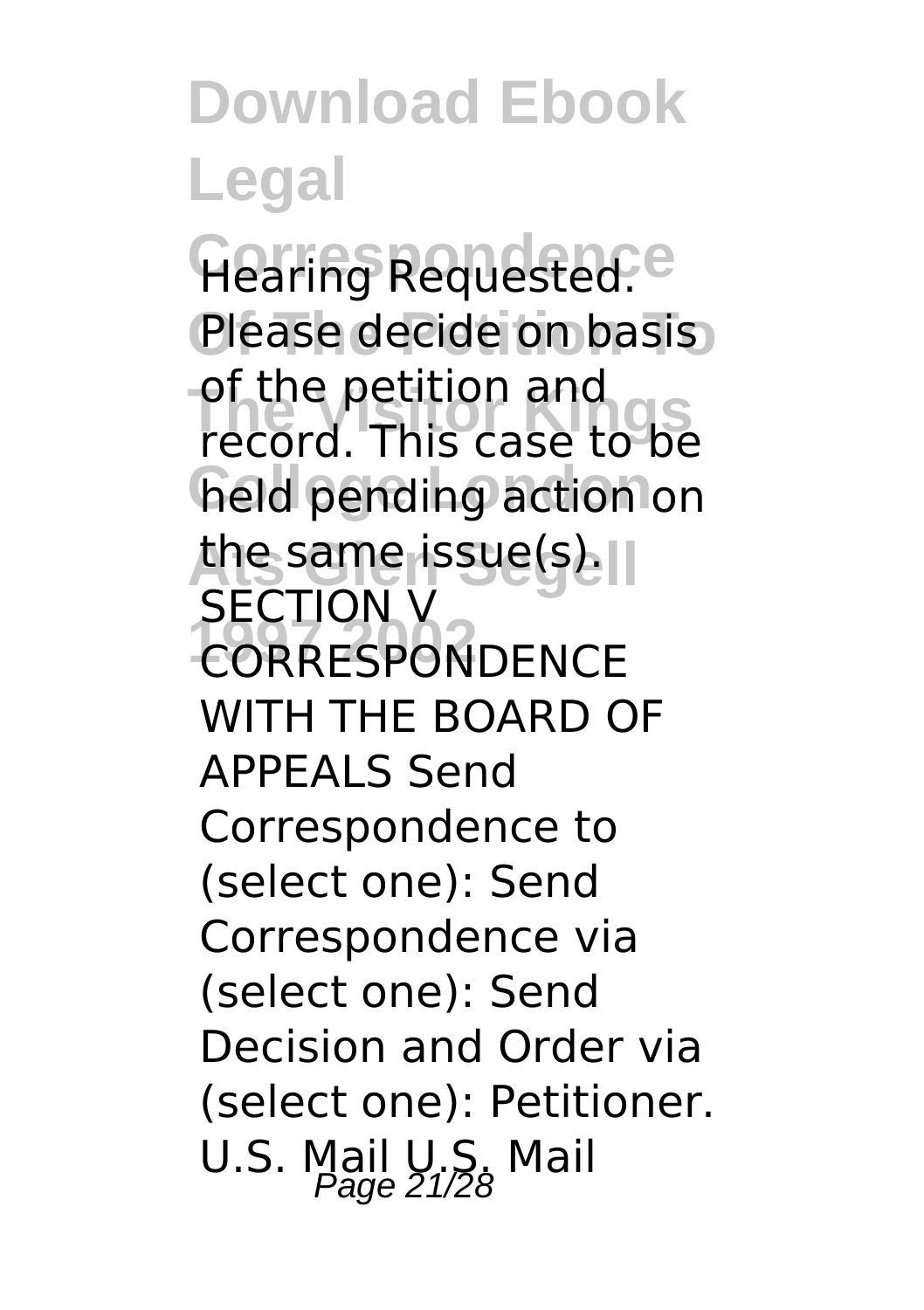**Download Ebook Legal Correspondence Of The Petition To REV-65 OFFICIAL The Visitor Kings USE ONLY - Department of on Ats Glen Segell Revenue 1997 2002** legal professionals can **Pennsylvania** Both consumers and find answers, insights, and updates in the blogs listed below. To receive blog posts right in your inbox, subscribe to FindLaw's Newsletters. General Interest. FindLaw's consumer blogs feature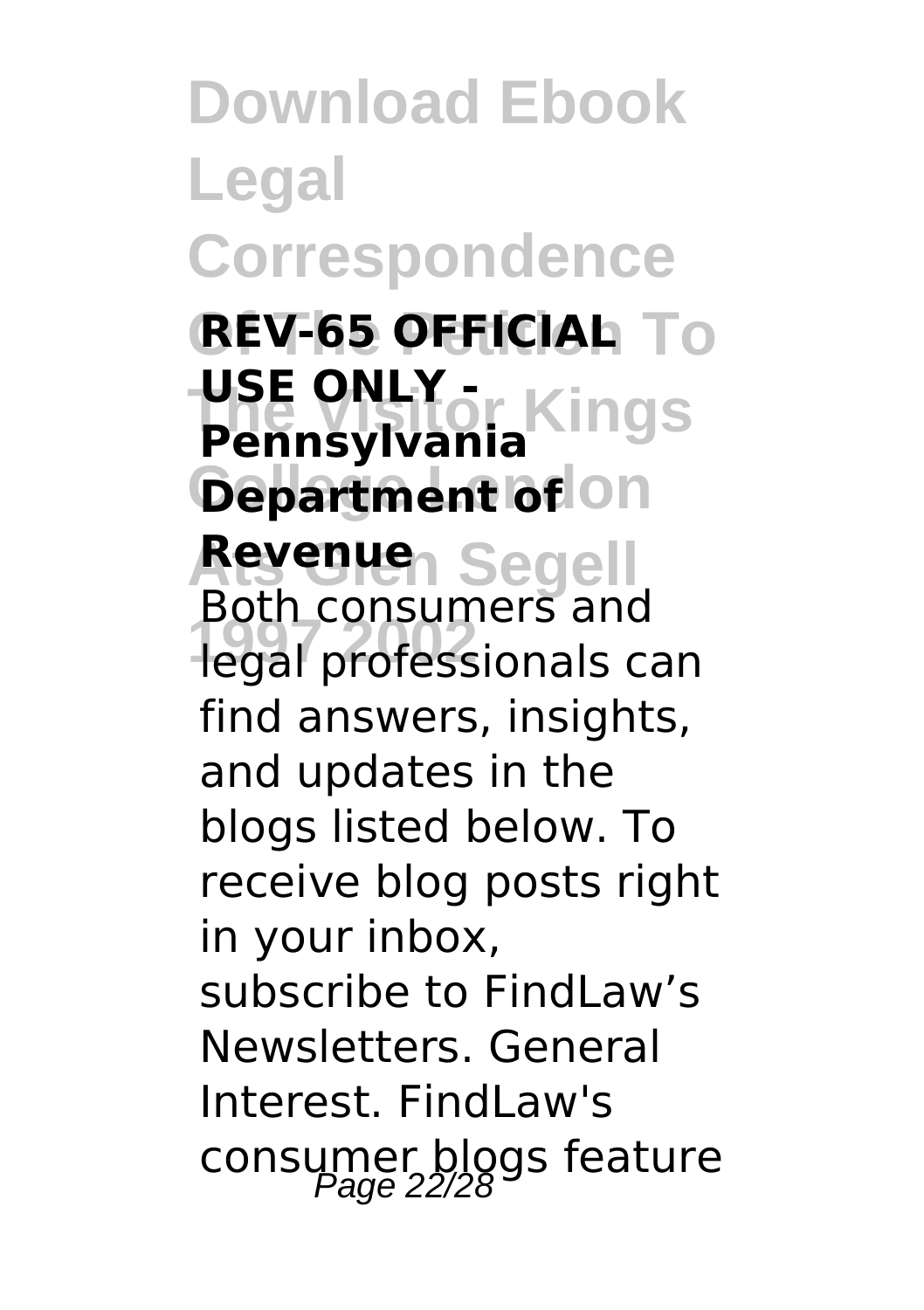the best and latest in **Legal news, etition To The Visitor Kings** trends, and analysis. **College London** information, tips,

#### **Ats Glen Segell FindLaw Legal Blogs - FindLaw**

**1997 2002** The Committees of Correspondence: The Voice of the Patriots. The Committees of Correspondence were provisional Patriot emergency governments established in response to British policy on the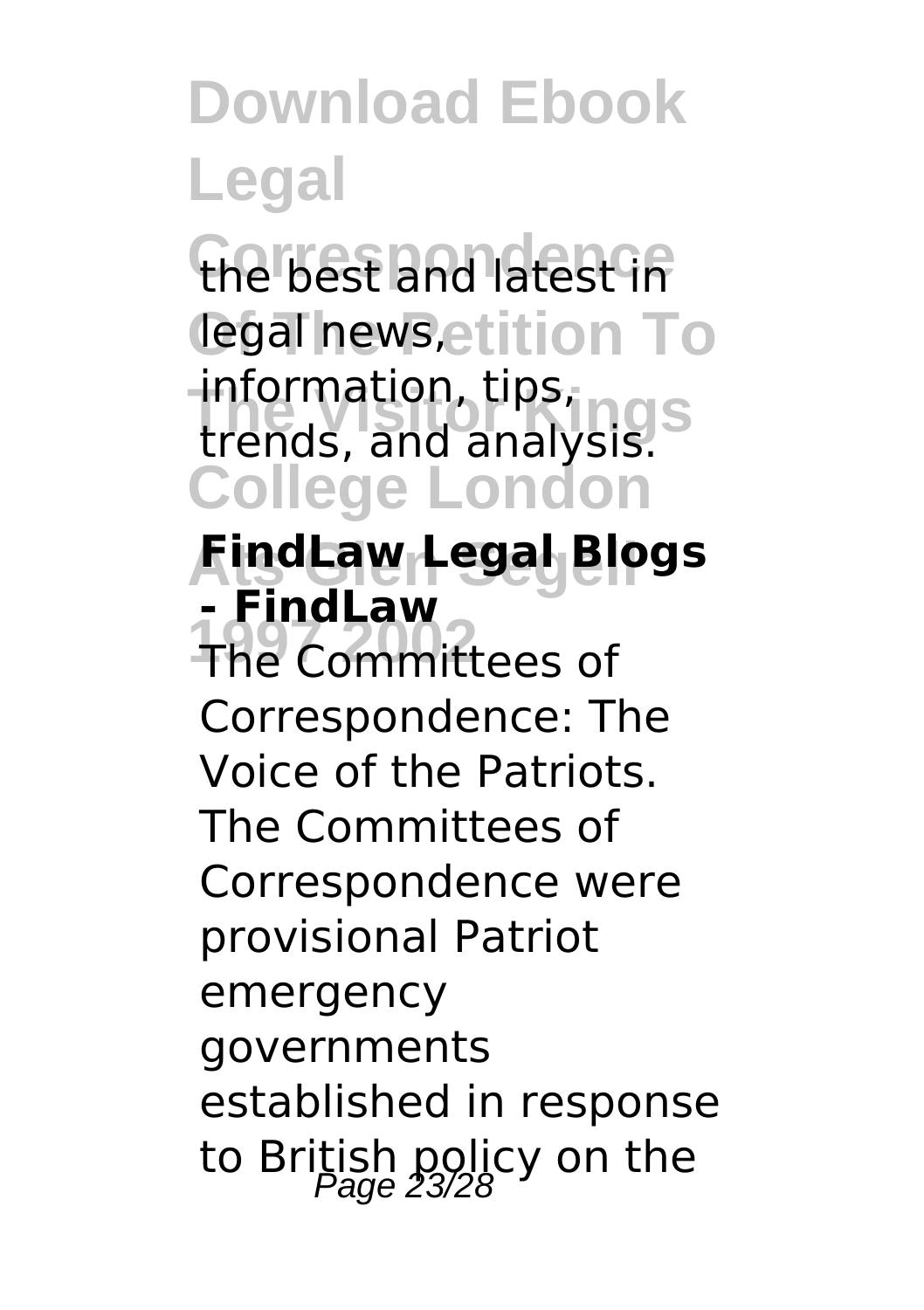**Download Ebook Legal Cove of the Americane** Revolution throughout **The Visitor Kings** the Thirteen Colonies. Committees on don **Ats Glen Segell** Correspondence served **1997 2002** communication Additionally, as a vast network of throughout the Thirteen Colonies between Patriot leaders.

**Committees of Correspondence - Boston Tea Party**  $\mathsf{Ships}_{\mathsf{Page}\,24/28}$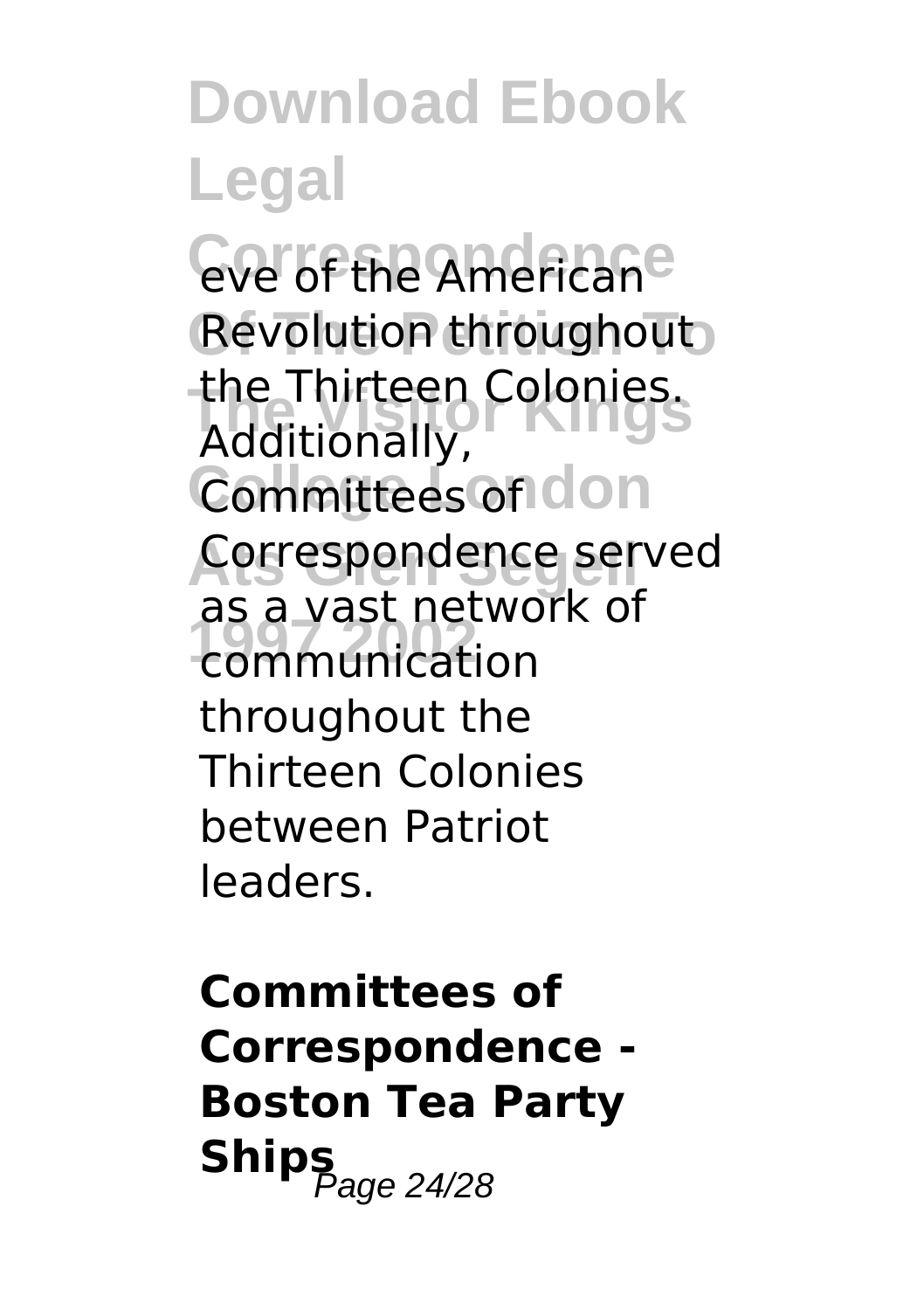**Download Ebook Legal Correspondence** (HB91) Diploma **Petition must bean To** requested using our<br>online petition form. Click HERE for HB91 **Ats Glen Segell** Petition Form. Open **1997 2002** Under the Georgia requested using our Records Request: Open Records Act (OCGA §50-18-70 to §50-18-77) all public records are available for inspection and copying unless they are specifically exempted from disclosure under the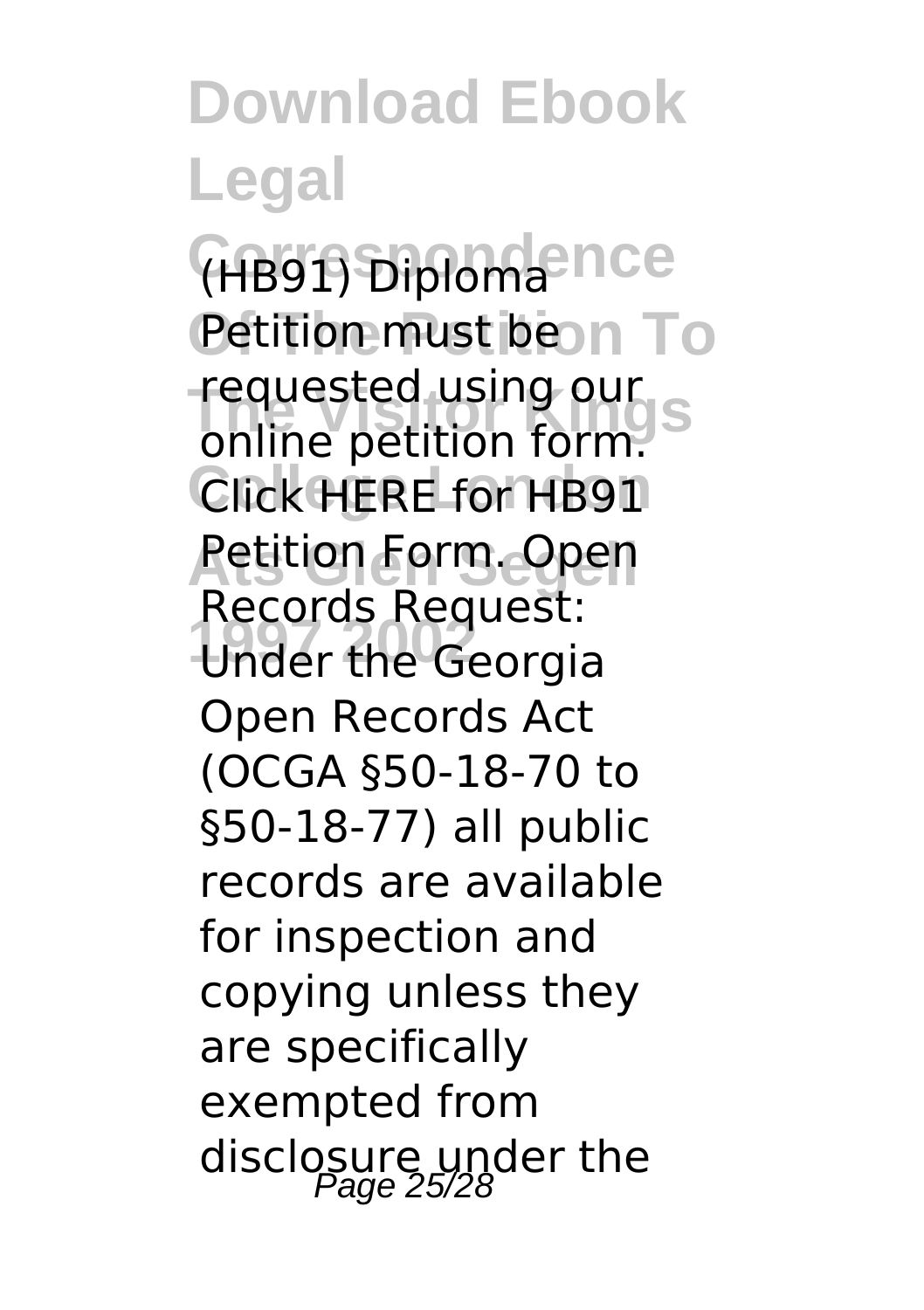**Download Ebook Legal Correspondence** law. If a government ... **Of The Petition To Fulton County**<br>Schools Transcripts **Gnd Records**ndon **Ats Glen Segell Requests 1997 2002** petition must be filed **Fulton County** 4.1 The creditor's in accordance with the prescribed form and supported by an affidavit verifying the petition (s 47(1A) of the Bankruptcy Act). 4.2 The prescribed form for a creditor's petition is Form B6 (as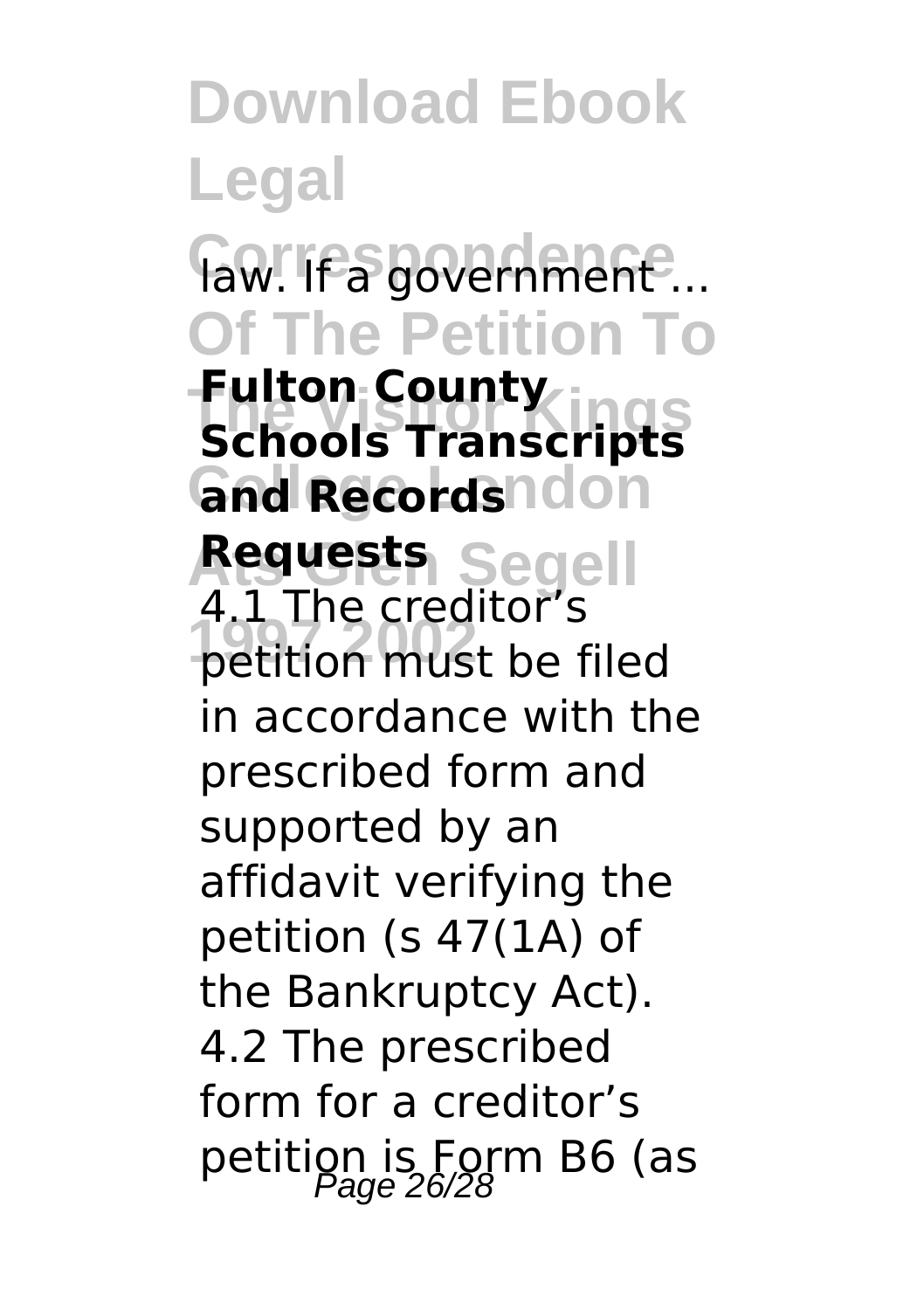**Correspondence** required by s 47(1A) of the Bankruptcy Act and **The Visitor Kings** Bankruptcy Rules). The **Cetition must belon** rule 4.02 of the

**Ats Glen Segell 1997 2002 Information Sheet 1: Bankruptcy Presenting a creditor's petition** Step 5: Submit Your Petition. Completed petitions must be submitted online through the State Bar's website or received (not postmarked) in